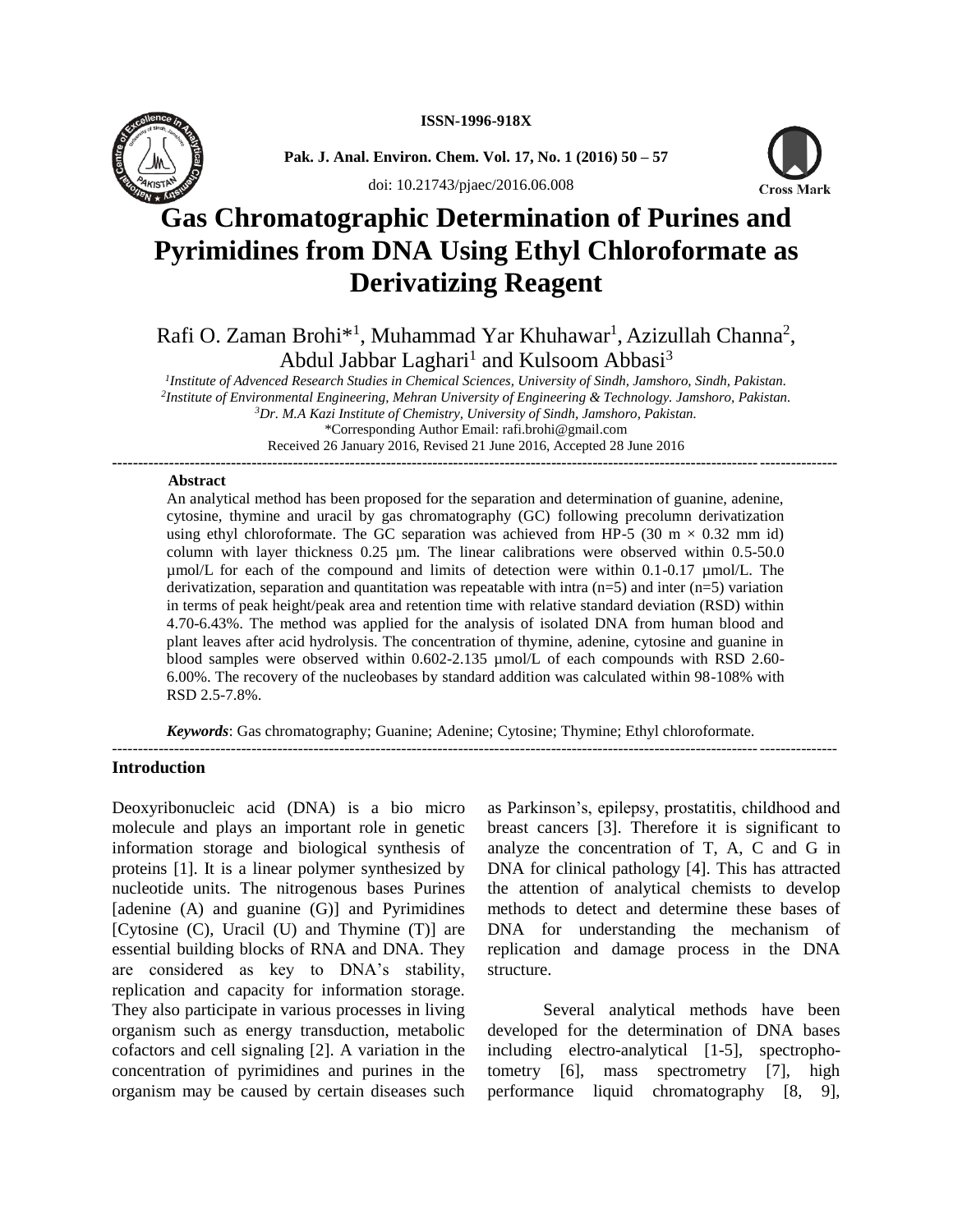capillary electrophoresis [10], gas chromatography [11-14] and gas chromatography-Mass spectrometry. For the simultaneous determination of pyrimidines and purines, HPLC is more frequently used, but capillary GC is free from use of expensive solvents and their disposal.

GC analysis of purines and pyrimidines is completed, however they are not volatile enough and stable thermally to elute out from the column of GC. The derivataization with suitable reagent is carried out prior to GC analysis. The reagents such as bis(trimethylsilyl) trifluoro-acetamide [12-15], pentafluorobenzoyl chloride, pentafluorophenylsulfonyl chloride or heptafluorobutyric anhydride [16], *N,N*-tert-butyl-dimethylsilyltrifluoroacetamide [13] and *N*-(tertbutyldimethylsilyl) *N*-methyl trifluoroacetamide [14] are used. The derivatization with different silyl reagents though effective, but requires nonaqueous medium for derivatization. Simple and inexpensive reagent which could be used in aqueous phase may be valuable in GC determination of purines and pyrimidines. Ethyl chloroformate has been used as derivatizing reagent in aqueous-organic phase for the GC determinations of amines and amino acids [17]. Husek has reported the applications of chloroformates as reagents for general purpose in GC [18], Simek and Husek have reported the applications of alkyl chloroformates as esterifing reagents [19]. GC analysis of a number of amino compounds has been carried out using chloroformates [20].

The present work suggests the applications of ethyl chloroformate as reagent for derivatizing the GC analysis of G, A, C, T and U, after acid hydrolysis of isolated DNA. The optimization of the derivatization conditions, limits of quantitation and detection, reproducibility of separation and quantitation are reported.

#### **Materials and Methods**

The compounds thymine (T), adenine (A), uracil(U), cytosine (C)guanine (G) 99% purity were purchased from sigma Chemicals Co. St. Louis, USA, ethyl chloroformate (ECF) (Fluka, Buchs, Switzerland), methanol (> 99% purity) (Rdh Chemicals Co. Spring Valley, CA) chloroform, acetonitrile (Fluka, Buchs, Switzerland) and pyridine (E-Merck, Darmstadt, Germany) were used.

Guaranteed reagents grade hydrochloric acid (37%), perchloric acid (70%), acetic acid, potassium chloride, ammonium acetate, sodium acetate, sodium tetraborate, boric acid, sodium carbonate, sodium bicarbonate, ammonia solution and ammonium chloride were from E-Merck, Dramstadt, Germany.

Stock solution of G, A, C, T and U containing 1 mmol/L were prepared in watermethanol. Further solutions were prepared by appropriate dilution. Buffer solution (0.1 M) between pH 1-12 at unit interval were prepared from the following: potassium chloride adjusted pH with hydrochloric acid (pH 1-2), sodium acetate-acetic acid (pH 3-6), ammonium acetate (pH 7), sodium tetraborate-boric acid (pH 7.5-8.5), sodium carbonate-sodium bicarbonate (pH 9), ammonia-ammonium chloride (pH 10) and potassium hydroxide-potassium chloride (pH 11-12).

#### *Collection of samples*

The samples of blood were collected by vein puncture in EDTA tubes with verbal permission at Laboratory of Molecular Biology, Liaquat University of Medicine and Health Sciences (LUMHS), Jamshoro for PCR analysis. A part from extracted DNA at Molecular laboratory LUMHS was obtained with permission and was used after acid hydrolysis for the determination of G, A, C and T contents. Similarly rice, cotton and jasmine leaves were collected and extraction of DNA was carried out at Nuclear Institute of Agriculture (NIA) Laboratory, Tando jam, Atomic Energy Commission of Pakistan. The extracted DNA was analyzed immediately as received.

#### *Instrumentation*

The measurements of pH were performed by an Orion 420A pH meter (Orion Research Inc., Boston, USA) with glass electrode combined along with internal reference electrode. GC analysis was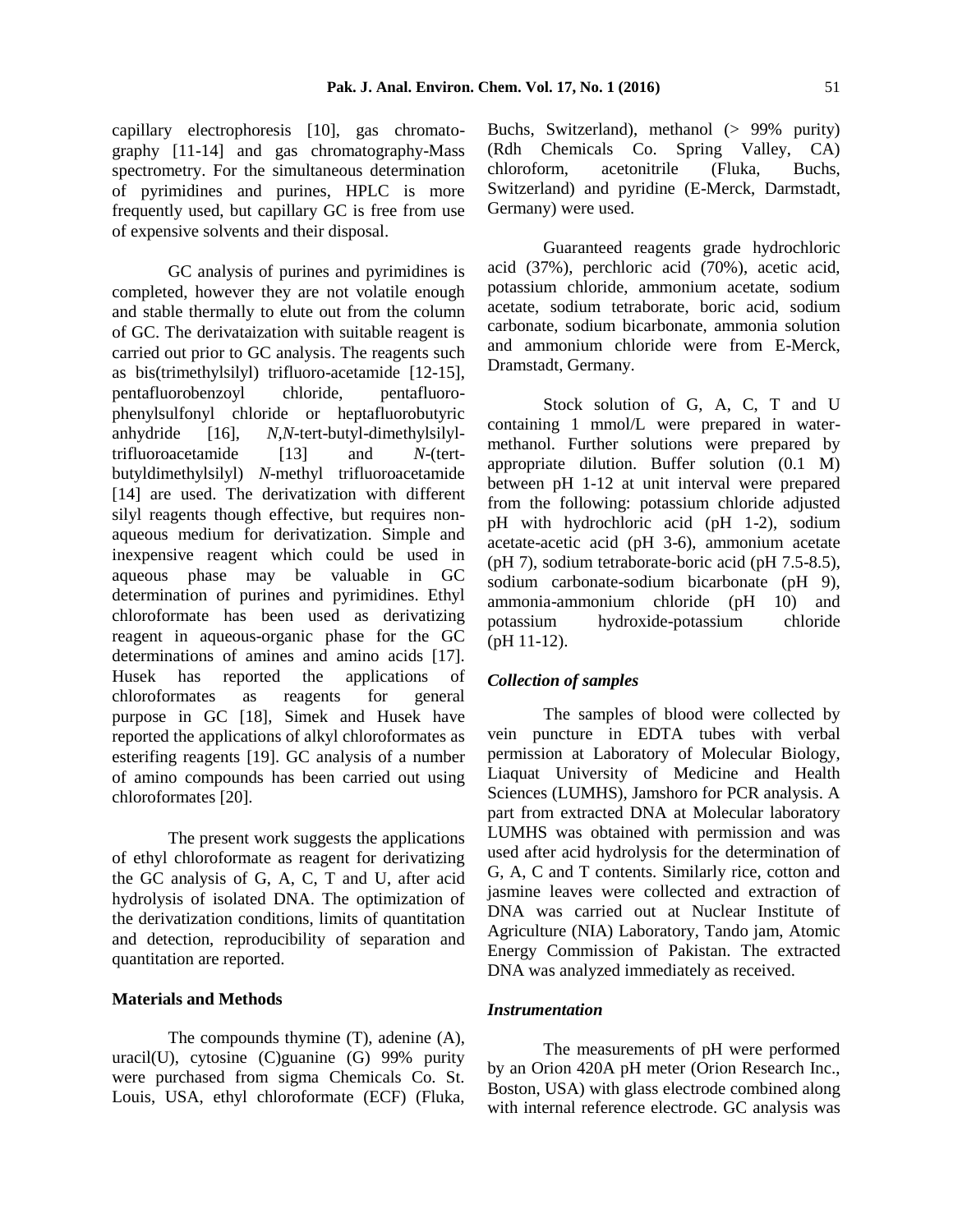carried out on an Agilent model 6890 network GC system, connected with split injector and flame ionization detector (FID), pure nitrogen (British oxygen company (BOC), Karachi, Pakistan) and hydrogen generator (Parker Balston, Analytical Gas System, H<sub>2</sub>-90, Parker Hannifin Haverhill, USA) and computer with software of Chemstation controlled the GC. Capillary column HP-5 (30 m  $\times$ 0.32 mm id) with film thickness 0.25 µm (J&W Scientific GC column, Wilmington NC (USA) was used during entire study.

# *GC-FID procedure*

Acetonitrile-water-methanol-pyridine (40:  $40:10:10$  v/v/v/v)  $(0.5$  mL), sodium carbonate buffer solution (pH 9) (0.5 mL) and ethyl chloroformate (ECF) (0.5 mL) were mixed with the solution  $(0.2-1.0 \text{ mL})$  containing G, A, C, T and U  $(0.5\n-50 \mu \text{mol/L})$ . The solution was kept in an ultrasonic bath for 15 min at room temperature (30°C) after which chloroform (0.5 mL) was mixed in the solution mixture. The contents were shacked well and the two layers were allowed to separate from one another. A part from extracted mixture (0.5 mL from 1 mL) was pipette and then transferred to screw capped vial and 1 µL was injected in to GC. The split ratio was set at 10:1 and carrier gas nitrogen was used having flow rate of 1.5 mL/min. The column oven temperature was programmed from 90°C (held for 1 min) to 250°C at 25°C/min, then held for 1 min, the temperatures of detector and injector were 280°C and 270°C respectively. The flow rates for FID were fixed for nitrogen as make up gas 45 mL/min, hydrogen 40 ml/min and air 450 mL/min.

#### *Isolation of DNA from blood samples*

The DNA isolation from human blood samples was performed as reported [21], following inorganic method [22]. Cooled 5 mL of blood at -  $20^{\circ}$ C was thawed and added tris EDTA buffer (15 mL), mixed and centrifuged. Supernatant was discarded and the buffer was again added and process repeated till pellets became light pink. The pellets were re-suspended in a buffer and treated with SDS and proteinase K overnight. Completely digested pellets were cooled and added sodium chloride solution. The mixture was cooled and centrifuged at 3000 g to pellet down the salts and protein. The supernatant was collected and centrifuged again at 3000 g. The Supernatant was added equal volume of isopropanol to precipitate DNA. The contents were centrifuged and supernatant was discarded. The DNA pellet was washed with 70% ethanol and air dried at 37°C. The precipitate was dissolved in Tris HCl-EDTA buffer at 37°C by placing in shaking incubator overnight. The DNA was inactivated by placing in shaking water bath at 70°C. The final volume 1.0 mL was placed in screw capped vial at  $-20^{\circ}$ C.

#### *Extraction of DNA from plant tissue*

The slightly modified method was applied for DNA extraction from tissues of plant samples as reported [23]. The 5g of cotton, rice and jasmine leaves were collected, cleaned, washed and were ground by adding 5 mL of cetyltrimethyl ammonium bromide (CTAB) buffer in ice machine for 20-30 min and then left to attain room temperature. The 5 mL of isoamyl alcoholchloroform (1:24) was added in mixture and shacked well. The mixture contents were centrifuged at 4000 g for 30 min. The supernatant was collected and treated again with 5 mL of isoamyl alcohol-chloroform (1:24). The 5 mL of 2-propanol was added in to collected aqueous layer and finally at the bottom of the tube off white threads were appeared which were centrifuged 1000 g for 5 min. The residue was dissolved in 1 mL Tris-EDTA (T.E) buffer.

# *Acid hydrolysis of DNA*

The sample of DNA was prepared (0.1 mL) by adding perchloric acid (1 mL) in screw capped tube and heated at 95-100°C in water bath for 1 hr. Sodium hydroxide (2 M) was used to adjust the pH of the solution to 7 and solution was filtered. The solution (0.2-0.5 mL) was treated as GC-FID procedure. The quantitation of G, C, A and T was made from external calibration curve prepared from linear regression equation  $y =$  $mx + b$ .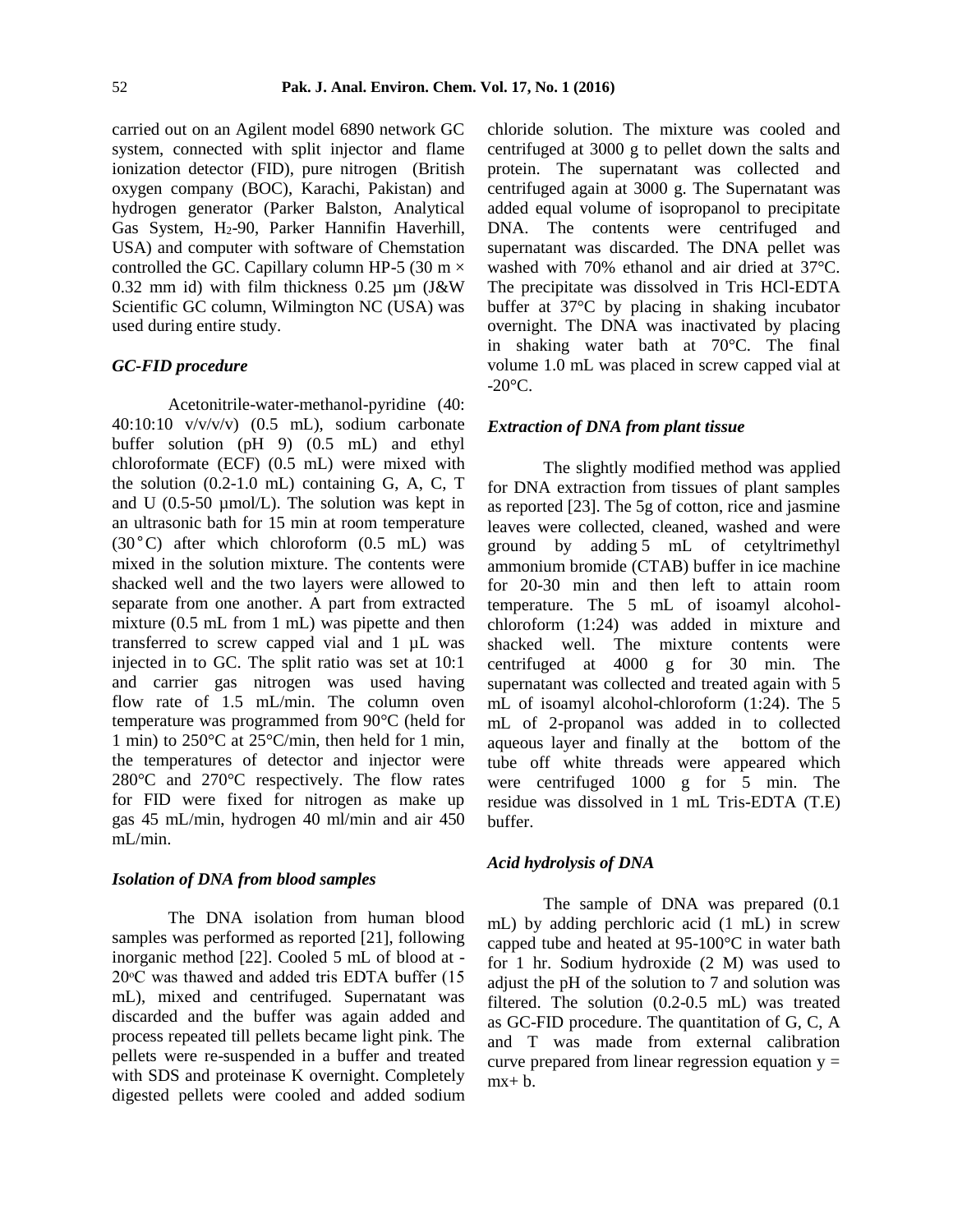# *Analysis of G, A, C and T from acid hydrolyzed DNA using linear calibration curve with spiked samples*

The acid hydrolyzed DNA (0.5 mL) was taken in duplicate. A portion was processed as GC-FID procedure and the other was added to the solution of G, C, A, T (0.5 mL) containing 1 µmol/L each and GC-FID procedure was again followed. The quantitation was carried out from external calibration curves and from the increase in response with added standards.

#### **Results and Discussion**

The reaction of ECF towards purines and pyrimidines; G, A, C, T and U was examined to form their derivatives and their elution from GC column was investigated reaction is shown in Fig. 1.



*Figure 1*. **Represents the reaction of ECF with one of the Purine base (Guanine).**

Effects of pH, reaction medium and time and solvent extraction of the derivatives were optimized. Each time GC-FID response (peak area/peak height) for each compound was checked. The experimental results that showed maximum response (peak height/peak area) were considered optimum. The effect of pH was examined between 1-12 at unit interval and quantitative and reproducible reaction was observed with maximum peak area/peak height in alkaline medium with bicarbonate buffer having pH 9. Husek et al also reported favourable reaction of amino acids with ECF at pH 9 [17]. Husek proposed acetonitrilewater-methanol-pyridine  $(40:40:10:10 \text{ v/v/v/v})$  as reaction media for the derivatization of amines and amino alcohols. In the present work the solvent system suggested by Husek [17] and methanol, actronitrile, aqueous acetronitrile, aqueous methanol and an aqueous pyridine solution were examined as reaction media. The solvent system proposed by Husek proved optimum for the derivatization reaction for reproducible and quantitative response, and was used. The reaction mixture was sonicated at room temperature (30°C) for 5-20 min at an interval of 5 min. A maximum response was obtained for the sonication time of 15 min and above and 15 min was selected. The addition of ECF was varied from 0.1-0.6 mL at an interval of 0.1 mL and it was noted that the addition of ECF was not critical as long excess was available in reaction medium. The addition of 0.5 mL was selected for derivatization and synergetic extraction. The effect of addition of variable volumes of the carbonate buffer pH 9 was varied from 0.2-1.0 mL at an interval of 0.2 mL. The effect of addition of variable volumes of buffer solution was not significant and the addition of 0.5 mL was selected. The solvents such as tertiary butanol, chloroform, ethyl acetate and 1,2 dichloroethane were studied for the derivatives extraction. The solvents 1,2-dichloroethane and Chloroform showed better extraction efficiency, but chloroform was chosen as extraction solvent as suggested earlier [17]. A solution of each derivative was separately analyzed, and each of the derivative eluted as a single peak and separated from the derivatizing reagent. GC response after derivatization was examined after different time intervals and no change in response (average peak height/peak area, (n=4) was observed for the purines and pyrimidines investigated up to 18 h.

GC separation of G, A, C, T and U was examined from GC column HP-5 (30 m  $\times$  0.32 mm id) using different temperature programs and nitrogen flow rates. Total run time was 10 min as shown in Fig. 2a and b.

The order of elution of the compounds was T, U, C, A and G with capacity factor (k') 1.37, 1.66, 2.04, 2.45 and 2.87 respectively. Repeatability of the separation was studied with regard to peak height and retention time (n=5) and RSDs were obtained in the range of 4.70% and 6.43% respectively. Gelifkens et al. reported the separation of U, T, C, A and G as trimethylsilyl derivatives from 12 m SE 30 fused silica column within 20 min [24]. Glavin et al separated 7 nucleobase standards; U, T, C, hypoxanthine (HX), A, xanthine (X) and G as N,N-tert-butyldimethylsilyl-trifluoroacetamide from 15 m  $\times$  0.25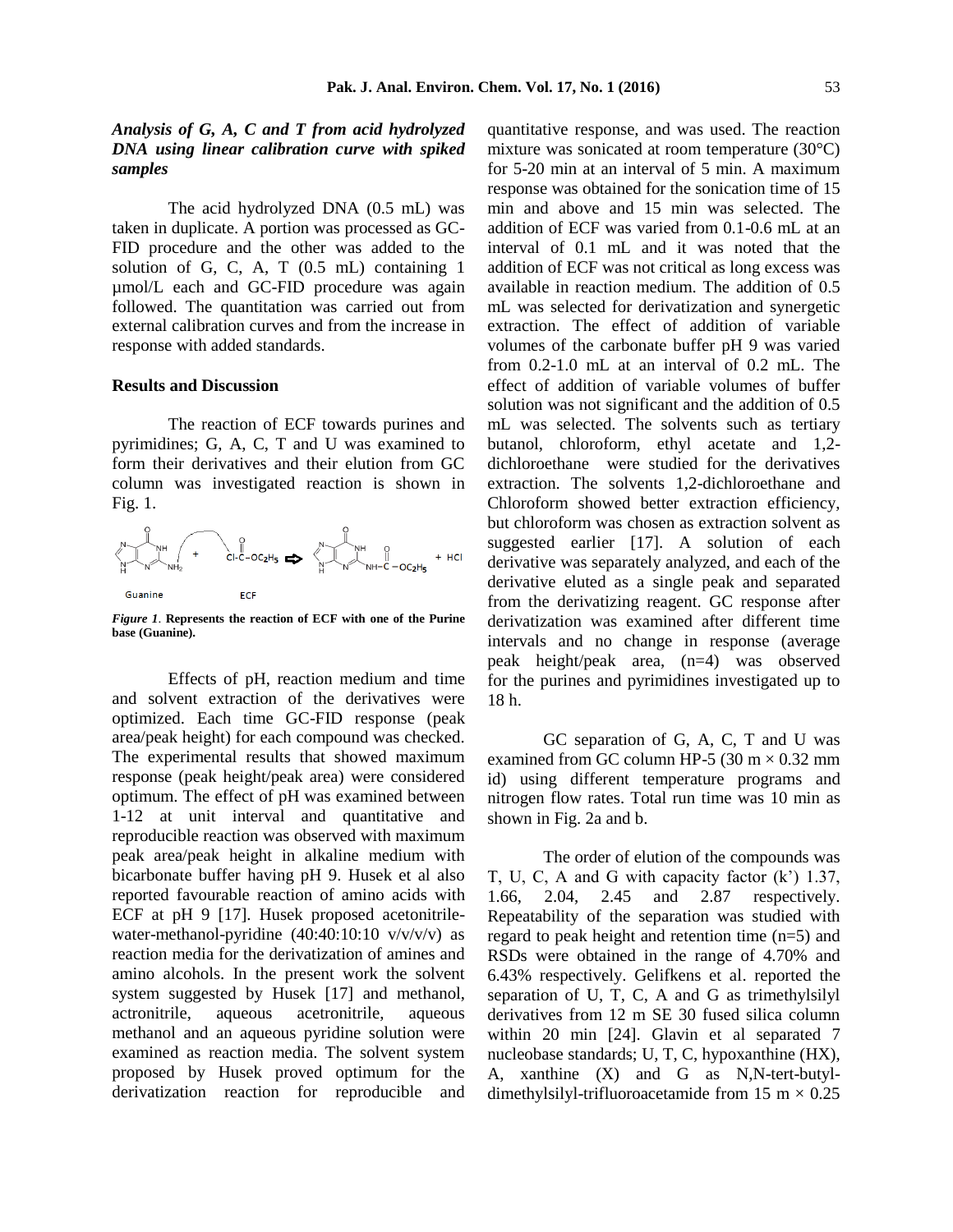mm id, 5% diphenyl, 95% dimethylpolysiloxane column with the Helium flow rate 1.3 ml/min within 30 min [13]. The present work report separation of 5 nucleobases within 8.5 min.



*Figure 2a.* **Separation of (***1***) T, (***2)* **U, (***3)* **C, (***4)* **A, (***5)* **G as ECF derivatives**



*Figure 2b.* **GC analysis of acid hydrolyzed DNA from human blood sample (***1)* **T, (***2)* **C, (***3)* **A, (***4)* **G as ECF derivatives.** 

Linearty of calibration curves for the five DNA nucleobases checked by recording mean peak area/peak height against concentration was obtained in the range of 0.5-50 µmol/L with coefficient of determination (r²) within 0.990- 0.993. LODs were calculated as signal to noise ratio  $(3:1)$  within 0.10-0.17  $\mu$ mol/L. Limits of quantitation (LOQs) measured as signal to noise ratio  $(10:1)$  were within 0.30-0.51  $\mu$ mol/L. Coefficient of determination and Calibration ranges are given in Table 1.

Repeatability of separation, derivatization and quantitation was studied in intra (n=5) and inter (n=5) day variation by the same operator in terms of retention time and peak height/peak area. RSDs were obtained within 4.70% and 6.43% respectively. Five test solutions of the nucleobase G, A, T, C and U were determined within the range of calibration and relative error was obtained within 2.6-5.2%.

The existence of glucose, ascorbic acid, methyl parabin, gum acacia, Na, K, Ca, Mg, Cl,  $CO<sub>3</sub>$ ,  $SO<sub>4</sub>$ ,  $NO<sub>3</sub>$  did not affect the determination atleast twice the concentration of nucleobases G, A, C, T and U.

*Table 1***. Results of quantitaion of purine & pyrimidine bases using ethyl chloroformate as derivatizing reagent.**

| <b>Purine</b><br>&<br>Pyrimidine | Limit of<br><b>Detection</b> | Limit of<br><b>Quantitation</b> | Calibrati<br>on | $Co-$<br>efficient of     |
|----------------------------------|------------------------------|---------------------------------|-----------------|---------------------------|
| <b>Bases</b>                     | (LOD)<br>µmol/L              | (LOO)<br>$\mu$ mol/L            | Range<br>umol/L | determinat<br>ion $(r^2)$ |
| Thymine T)                       | 0.10                         | 0.30                            | $0.50 - 50$     | 0.990                     |
| Uracil $(U)$                     | 0.10                         | 0.30                            | $0.50 - 50$     | 0.990                     |
| Adenine (A)                      | 0.15                         | 0.45                            | $0.50 - 50$     | 0.993                     |
| Cytosine C)                      | 0.15                         | 0.45                            | $0.50 - 50$     | 0.991                     |
| Guanine $(G)$                    | 0.17                         | 0.51                            | $0.50 - 50$     | 0.993                     |

### *Analysis of samples*

In order to access the possible analytical applications of the developed procedure, the simultaneous analysis of A, G, T, C and U in the acid hydrolyzed DNA of human blood and plants were performed. The fresh calibration curves were prepared for simultaneous determination from the standards and the values of nucleobases in samples were determined by direct interpolation in the linear regression equation. The obtained results are briefed in Table 2 and typical chromatogram is shown in Fig 2b. T, C, A and G were determined from both human blood and plants leaves DNA samples, but U was detected below LOD.

The identification of the peaks was based on comparison of retention times to that of the standards of nucleobases. The amount of T, A, C and G from human blood samples were detected 0.625-2.061 µmol/L, 0.615-2.132 µmol/L, 1.019- 1.520 µmol/L and 1.031-1.505 µmol/L respectively with RSDs within 2.60-6.00%. The ratio between A: T and C: G for each sample of blood was calculated and observed within 0.96- 1.01 and 0.97-1.04 respectively. The values of  $(A+$ T)/ (C+ G) for the each DNA sample were calculated 0.98-1.02.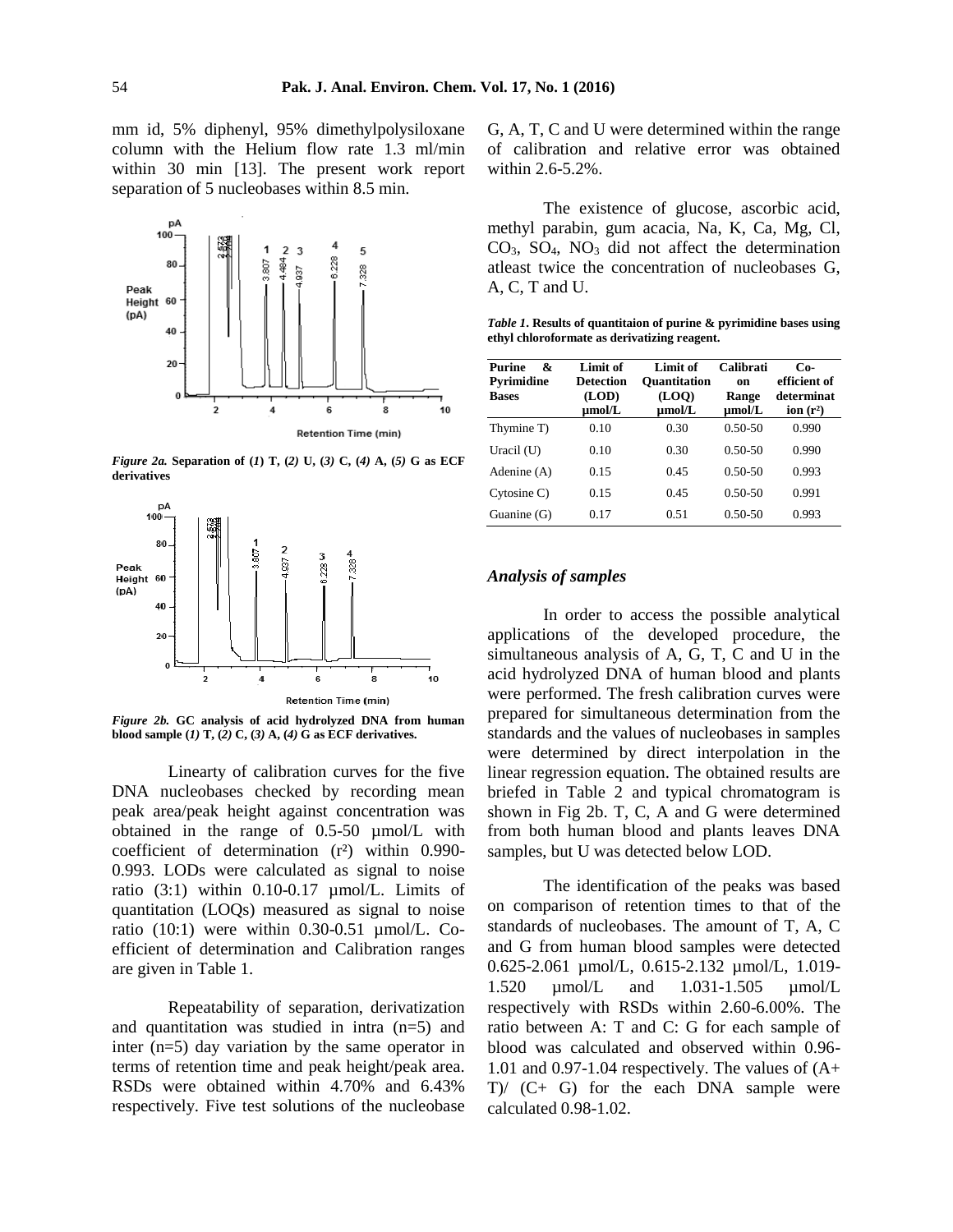| Purine<br>&<br>Pyrimidine<br><b>Bases</b> | <b>Blood</b><br>$\mu$ mol/L | <b>Blood</b><br>$\mu$ mol/L | <b>Blood</b><br>Sample 1 Sample 2 Sample 3<br>$\mu$ mol/L | <b>Blood</b><br>Sample 4<br>$\mu$ mol/L | <b>Blood</b><br>Sample 5<br>$\mu$ mol/L | Cotton<br>Sample 1<br>nmol/g | <b>Cotton</b><br>Sample 2<br>nmol/g | <b>Rice</b><br>Sample 1<br>nmol/g | Rice<br>Sample 2<br>nmol/g | <b>Jasmine</b><br>Sample 1<br>nmol/g | Jasmine<br>Sample 2<br>nmol/g |
|-------------------------------------------|-----------------------------|-----------------------------|-----------------------------------------------------------|-----------------------------------------|-----------------------------------------|------------------------------|-------------------------------------|-----------------------------------|----------------------------|--------------------------------------|-------------------------------|
| T                                         | 1.383                       | 0.625                       | 1.903                                                     | 1.823                                   | 2.061                                   | 0.946(5.0)                   | 1.039                               | 0.886(3.8)                        | 1.106                      | 0.558(8.3)                           | 0.540                         |
|                                           | (2.80)                      | (2.79)                      | (2.96)                                                    | (2.75)                                  | (5.11)                                  | $*0.948(2.8)$                | (3.0)                               | $*0.878(3.9)$                     | (4.9)                      | $*0.554$                             | (5.0)                         |
|                                           | $*1.383$                    |                             |                                                           |                                         |                                         |                              |                                     |                                   |                            | (2.7)                                |                               |
|                                           | (2.5)                       |                             |                                                           |                                         |                                         |                              |                                     |                                   |                            |                                      |                               |
|                                           |                             |                             |                                                           |                                         |                                         |                              |                                     |                                   |                            |                                      |                               |
| $\mathsf{C}$                              | 1.520                       | 1.019                       | 1.387                                                     | 1.479                                   | 1.413                                   | 0.802(3.4)                   | 0.799                               | 1.021(4.8)                        | 0.910                      | 0.849(2.9)                           | 0.725                         |
|                                           | (4.15)                      | (3.64)                      | (3.52)                                                    | (4.38)                                  | (6.00)                                  | $*0.798(3.8)$                | (4.3)                               | $*1.022(5.7)$                     | (3.3)                      | $*0.845$                             | (2.68)                        |
|                                           | $*1.512$                    |                             |                                                           |                                         |                                         |                              |                                     |                                   |                            | (3.0)                                |                               |
|                                           | (3.3)                       |                             |                                                           |                                         |                                         |                              |                                     |                                   |                            |                                      |                               |
|                                           |                             |                             |                                                           |                                         |                                         |                              |                                     |                                   |                            |                                      |                               |
| $\mathbf{A}$                              | 1.370                       | 0.615                       | 1.890                                                     | 1.836                                   | 2.132                                   | 0.955(4.3)                   | 1.043                               | 0.900(2.7)                        | 1.060                      | 0.563(4.7)                           | 0.555                         |
|                                           | (2.76)                      | (2.90)                      | (3.08)                                                    | (3.85)                                  | (2.84)                                  | $*0.954(6.1)$                | (4.8)                               | $*0.904(4.9)$                     | (5.0)                      | $*0.562$                             | (3.0)                         |
|                                           | $*1.365$                    |                             |                                                           |                                         |                                         |                              |                                     |                                   |                            | (7.8)                                |                               |
|                                           | (3.2)                       |                             |                                                           |                                         |                                         |                              |                                     |                                   |                            |                                      |                               |

*Table 2***. Analysis of acid hydrolyzed DNA of human blood and plants (cotton, rice and jasmine) for T, C, A and G concentration.** 

**Note:** The values given in parenthesis represent % RSD.

1.031 (3.42)

1.397 (2.60)

1.505 (2.94)

1.473 (2.64) 0.857 (3.4) \* 0.846 (5.0)

0.780 (3.6)

1.016 (2.8) \*1.015 (6.9) 0.912 (4.7)

0.860 (4.8) \*0.858 (4.7)

0.699 (5.2)

T= thymine, C= cytosine, A= adenine and G= guanine.

 $* =$  Spiked sample.

G 1.485

(3.52) \* 1.603 (4.9)

Similarly six DNA samples of plants were determined and the detected amounts of T, A, C, G found were 0.540-1.106 nmol/g, 0.555-1.060 nmol/g, 0.725-1.021 nmol/g and 0.699-1.016 nmol/g respectively with RDS within 2.68-8.3.0%. Similarly the results for A: T, C: G and  $(A+T)$ / (C+ G) for each plant sample were detected within 0.94-1.10, 0.95-1.06, and 0.98-1.03 respectively. The samples from each acid hydrolyzed human blood and plant DNA were spiked with 1.0 µmol/L of T, A, C and G each and determination was carried out using GC-FID method. The results obtained agreed with external calibration and recovery was obtained within 98-108% with RDS 2.5-7.8%.

# *Comparison of the obtained results with reported values*

The results for Cytosine (C) agreed with that of Xia et al. [25] and also for Cytosine (C), Thymine (T) and Adenine (A) with Xia et al. [26] for samples of human plasma. Our results for plants DNA nucleobases also satisfied with the reported values by Zhao et al. [27]. The developed GC procedure was also compared with reported procedures in terms of analysis time, calibration range, applications and LOD Table 3.

Our proposed procedure compares favorable with the reported methods [27-31] in terms of broader calibration range and shorter analysis time for all the compounds detected. The present method is less sensitive than GC-MS-MS [28] and is ESI-MS [30], but GC-MS-MS and ESI-MS are not available at many of the working laboratories. However, the present method is based on GC-FID, for which the equipment is ordinary available in most of the laboratories.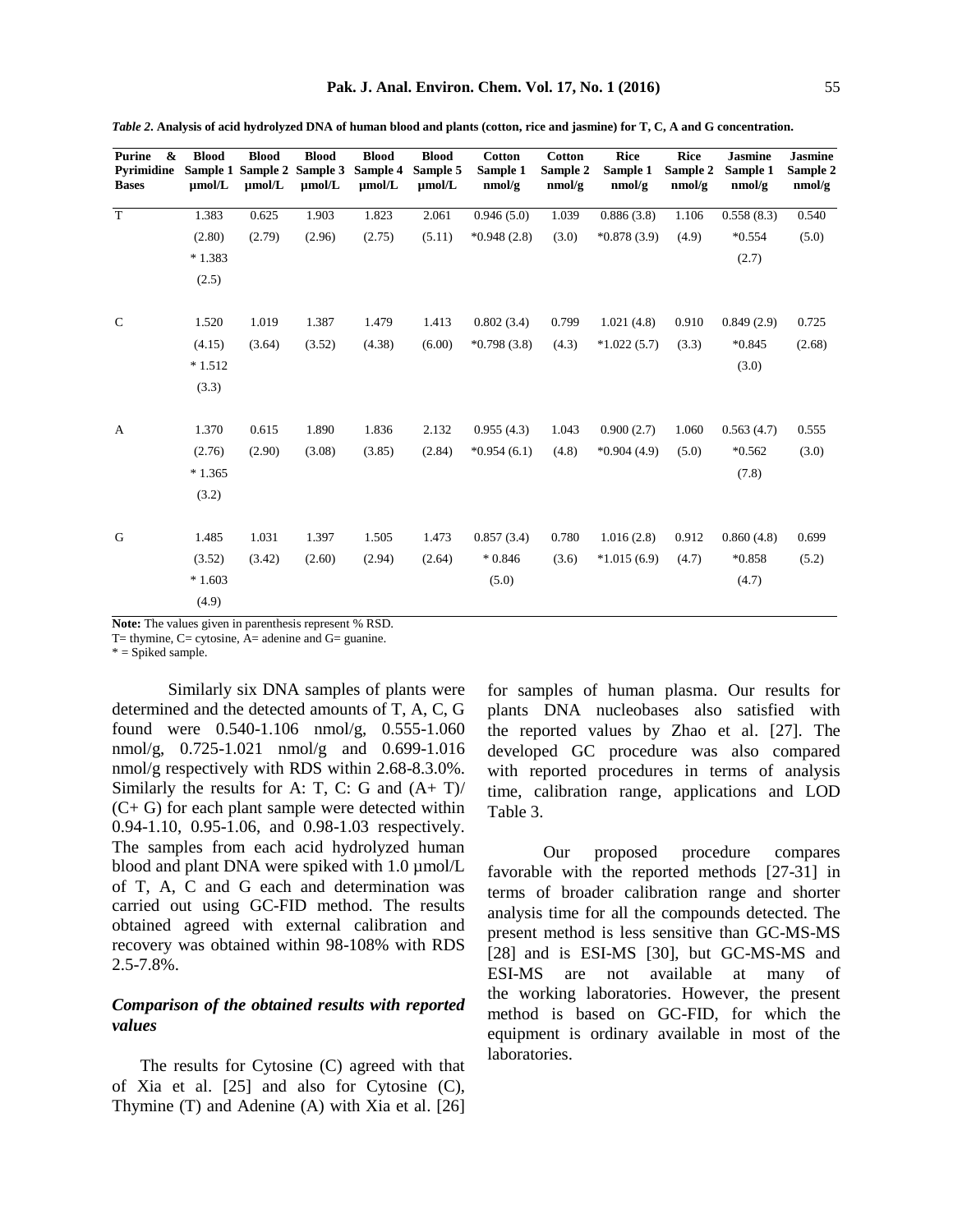| <b>Method</b>                                                                                                                 | Compounds<br><b>Determined</b>                                     | <b>Derivatizing</b><br><b>Reagent</b>                  | <b>Calibration</b><br>Range    | Limit of<br><b>Detection</b> | <b>Analysis</b><br><b>Time</b> | <b>Application</b>                                                 | Reference         |
|-------------------------------------------------------------------------------------------------------------------------------|--------------------------------------------------------------------|--------------------------------------------------------|--------------------------------|------------------------------|--------------------------------|--------------------------------------------------------------------|-------------------|
| C.E                                                                                                                           | Urea, Creatinine,<br>T. A. U. G.<br>Adenosine,<br>Histidine        |                                                        | 5-500 µmol/L                   | 0.84-4.25<br>$\mu$ mol/L     | $20 \text{ min}$               | Urine                                                              | $[27]$            |
| GC-MS-MS                                                                                                                      | U, T.<br>Dihydrouracil,<br>Dihydrothymine                          | tert-Butyl<br>dimethyl silyl<br>trifluoroaceta<br>mide | $25-2500$ pmol/L               | $0.80 - 8.0$ pmol/L          | 12 min                         | Urine<br>Samples                                                   | $[28]$            |
| HPLC-<br>Amperometric<br>Detector                                                                                             | C, G, T, A, 5-<br>Methylcytosine                                   |                                                        | $0.1 - 10 \mu$ mol/mL          | $26.3 - 162.1$<br>nmol/mL    | $15 \text{ min}$               | <b>Biological</b><br>Samples<br>(Calf<br>Thymus and<br>Fish Sperm) | $[29]$            |
| Hydrophilic<br>Interaction<br>Chromatography<br>(HILIC) and<br>Electrospray<br>Mass<br>Ionization<br>Spectrometry<br>(ESI-MS) | T, U, Thymidine,<br>Uridine, A, C, G,<br>Xanthine,<br>Hypoxanthine |                                                        | $0.001 - 5.00$<br>$\mu$ mol/mL | $0.15 - 10.0$<br>nmol/mL     | $60 \text{ min}$               | Natural<br>Cordyceps<br>(Chinese<br>Medicinal<br>Plant)            | $[30]$            |
| <b>HILIC</b>                                                                                                                  | C. U. G.<br>Cytidine,<br>Xanthine                                  |                                                        | 0.0025-1.816<br>umol/mL        | 0.07-30.49<br>nmol/mL        | $110$ min                      | Geosaurus<br>and Leech                                             | $[31]$            |
| <b>GC-FID</b>                                                                                                                 | A, C, T, G and U                                                   | Ethyl<br>Chloroformat<br>$e$ (ECF).                    | $0.5-50$ µmol/L                | $0.1 - 0.17$ $\mu$ mol/L     | $10 \text{ min}$               | Human<br>Blood &<br>Plant DNA<br>(Cotton,<br>Rice &<br>Jasmine)    | Present<br>method |

*Table 3.* **Comparative study of the reported methods used for the determination of purine & pyrimidine bases with present method.**

#### **Conclusion**

A GC-FID procedure has been proposed for the detection of T, A, C, G and U from aqueous media using ECF as derivatizing reagent with short GC separation time (10 min). The proposed analytical procedure is applicable for the determination of DNA nucleobases after acid hydrolysis of DNA of human blood and plants.

#### **References**

- 1. L. Svorc and K. Kalcher, *Sens. Actuat. B: Chem.,* 194 (2014) 332.
- 2. A.L. Burueho, R. Cabrerizo, N. G. Mamsilla, S. Sookoian and C. J. Pirola, *J. Nutr, Biochem.,* 24 (2013) 6.
- 3. P. Cekan and S. T. Singurdnon, *J. Am. Chem. Soc.,* 131 (2009) 18054.
- 4. A. J. Li, P. McAllister and B. Y. Karlan, *Gynecol Oncol*, 116 (2010) 105.
- 5. Q. Xu, X. Liu, H-bo Li, Li-na and X. Hu, *Biosens. Bioelect.*, 42 (2013) 355.
- 6. I. Heisler, J. Ketler, R. Tauber, M. Sutherland and H. Fuchs, *Anal. Biochem.*, 302 (2002) 114.
- 7. Y. F. Huang and H. T. Chang. *Anal. Chem*, 79 (2007) 4852.
- 8. K. Kanek, I. T. Yamanobe and S. Fujimori, *Biomed. Chromatogr.*, 23 (2009) 858.
- 9. C. Carrilo-Carrion, S. Armenta, B. M. Simonet, M. Valearcel and B. Lendi, *Anal. Chem*, 83 (2011) 9391.
- 10. M. Haunschmidt, W. Buchberger and C. W. Klampfl, *J. Chromatogr. A*, 1213 (2008) 88.
- 11. F-Q. Yang, L. Geb, J. W. H. Yong, S. N. Tan and S-P. Li, *J. Pharm. Biomed. Anal.,*  50 (2009) 307.
- 12. T. Kuhara, C. Ohdoi and M. Ohse, *J. Chromatogr. B.*, 758 (2001), 61.